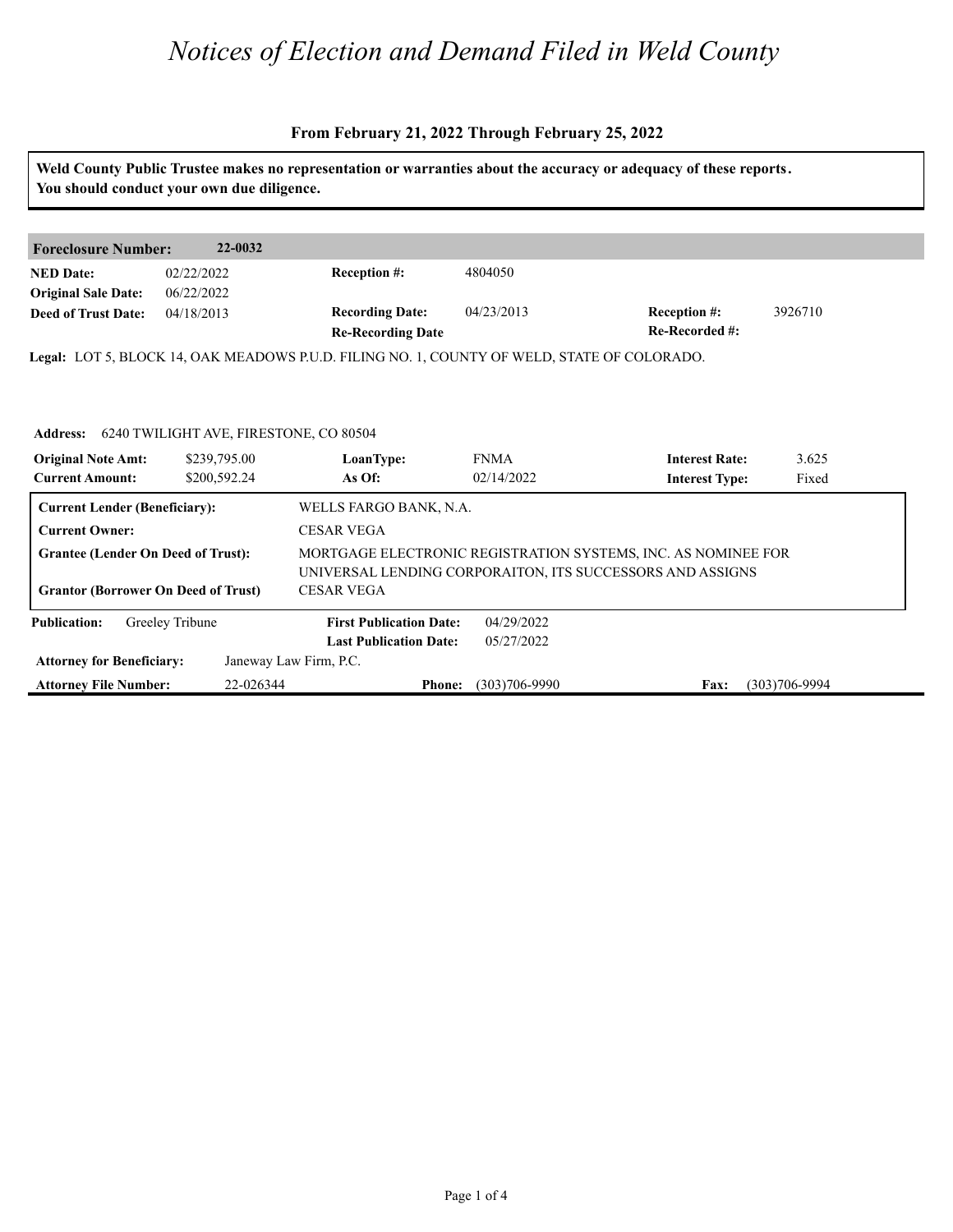### **From February 21, 2022 Through February 25, 2022**

**Weld County Public Trustee makes no representation or warranties about the accuracy or adequacy of these reports. You should conduct your own due diligence.**

| 22-0033<br><b>Foreclosure Number:</b> |            |                          |            |                       |         |  |
|---------------------------------------|------------|--------------------------|------------|-----------------------|---------|--|
| <b>NED Date:</b>                      | 02/24/2022 | <b>Reception #:</b>      | 4804871    |                       |         |  |
| <b>Original Sale Date:</b>            | 06/29/2022 |                          |            |                       |         |  |
| <b>Deed of Trust Date:</b>            | 02/27/2020 | <b>Recording Date:</b>   | 02/27/2020 | <b>Reception #:</b>   | 4570300 |  |
|                                       |            | <b>Re-Recording Date</b> |            | <b>Re-Recorded #:</b> |         |  |

**Legal:** Lots 3, 4, 5, 6, 7 and 8, Block 8, HIDDEN VALLEY FARM SUBDIVISION FOURTH FILING, Town of Severance, County of Weld, State of Colorado

Together with all existing and future easements, access rights, appurtenances, privileges, licenses, hereditaments, franchises and tenements, including all water stock and water rights owned by Borrower and all minerals, oil, gas, and other commercially valuable substances that may be in, under or produced from any part of the Real Property;

All buildings, structures, and improvements now located or later to be constructed on the Real Property;

All Real Property and improvements on it, and all appurtenances, permits, plans, licenses, subdivision rights, contracts, contract rights, and other property and interests of any kind or character, including all water and sewer taps belonging to or in any way related to or appurtenant to the Real Property or improvements; and,

All goods, materials, supplies, chattels, furniture, appliances, furnishings, fixtures, equipment and machinery now or later to be attached to, placed in or on, or used in connection with the use, enjoyment, occupancy or operation of all or any part of the Real Property.

#### **Address:**

| <b>Original Note Amt:</b><br><b>Current Amount:</b>                                     | \$1,685,942.68<br>\$781,257.28 | LoanType:<br>As Of:                                                                                                                  | Conventional<br>02/14/2022 | <b>Interest Rate:</b><br><b>Interest Type:</b> | 18<br>Fixed |  |
|-----------------------------------------------------------------------------------------|--------------------------------|--------------------------------------------------------------------------------------------------------------------------------------|----------------------------|------------------------------------------------|-------------|--|
| <b>Current Lender (Beneficiary):</b>                                                    |                                | Builders Capital Finance LLC, a Washington limitied liability company                                                                |                            |                                                |             |  |
| <b>Current Owner:</b>                                                                   |                                | J.C.H. Davis Contractors, Inc., a Colorado corporation                                                                               |                            |                                                |             |  |
| <b>Grantee (Lender On Deed of Trust):</b><br><b>Grantor (Borrower On Deed of Trust)</b> |                                | Construction Loan Services II, LLC, a Washington limited liability company<br>J.C.H. Davis Contractors, Inc., a Colorado corporation |                            |                                                |             |  |
| <b>Publication:</b>                                                                     | Greeley Tribune                | <b>First Publication Date:</b>                                                                                                       | 05/06/2022                 |                                                |             |  |
|                                                                                         |                                | <b>Last Publication Date:</b>                                                                                                        | 06/03/2022                 |                                                |             |  |
| <b>Attorney for Beneficiary:</b>                                                        |                                | OTTESON SHAPIRO LLP                                                                                                                  |                            |                                                |             |  |
| <b>Attorney File Number:</b>                                                            | 00701548                       | <b>Phone:</b>                                                                                                                        | $(720)488 - 0220$          | <b>Fax:</b>                                    |             |  |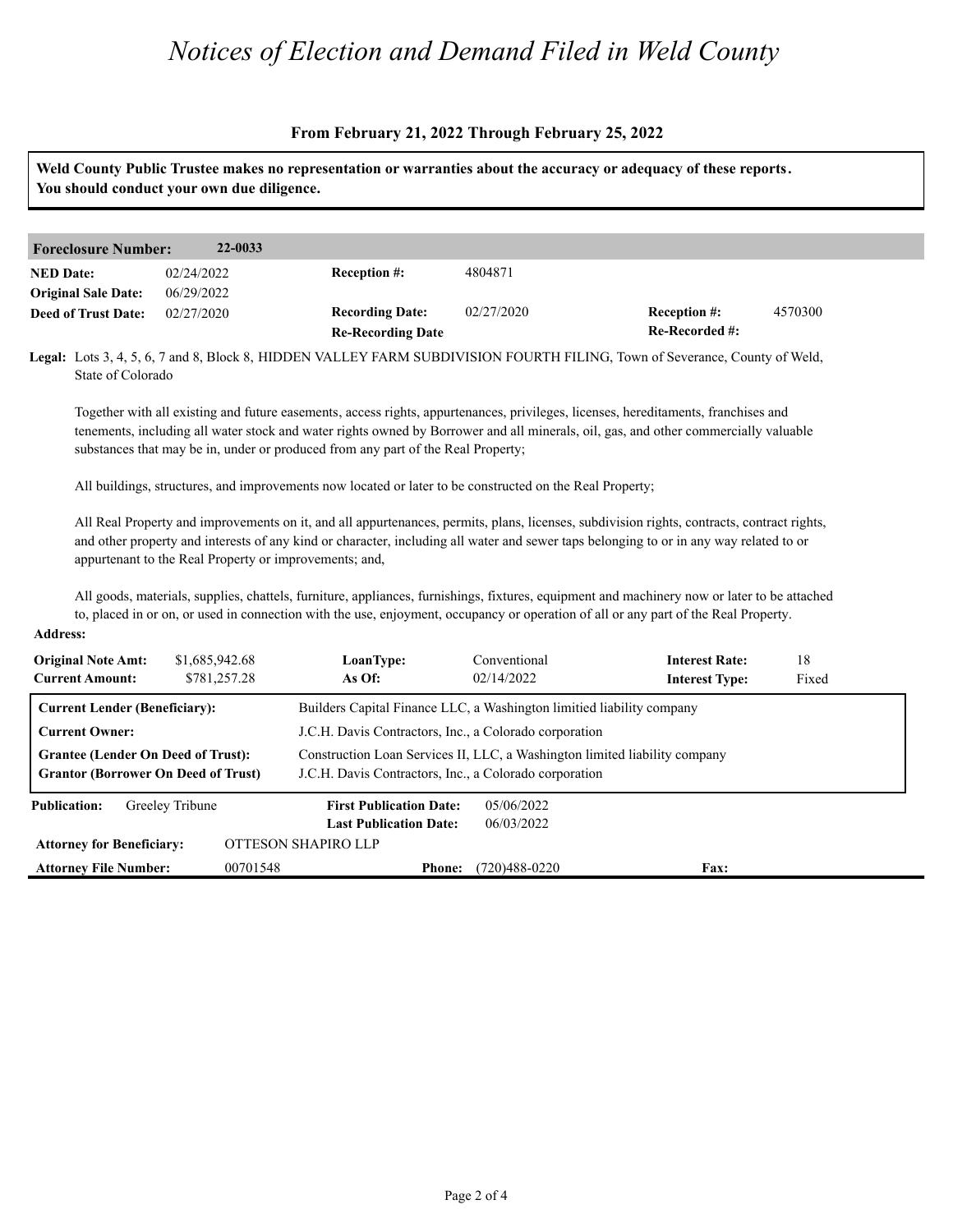### **From February 21, 2022 Through February 25, 2022**

|                                                                                         | You should conduct your own due diligence. |                                                                                                                                         |                          | Weld County Public Trustee makes no representation or warranties about the accuracy or adequacy of these reports.                                                                                                                                                                                           |                  |  |
|-----------------------------------------------------------------------------------------|--------------------------------------------|-----------------------------------------------------------------------------------------------------------------------------------------|--------------------------|-------------------------------------------------------------------------------------------------------------------------------------------------------------------------------------------------------------------------------------------------------------------------------------------------------------|------------------|--|
| <b>Foreclosure Number:</b>                                                              | 22-0034                                    |                                                                                                                                         |                          |                                                                                                                                                                                                                                                                                                             |                  |  |
| <b>NED Date:</b><br><b>Original Sale Date:</b>                                          | 02/24/2022<br>06/29/2022                   | <b>Reception #:</b>                                                                                                                     | 4804872                  |                                                                                                                                                                                                                                                                                                             |                  |  |
| <b>Deed of Trust Date:</b>                                                              | 11/16/2017                                 | <b>Recording Date:</b><br><b>Re-Recording Date</b>                                                                                      | 11/17/2017               | <b>Reception #:</b><br>Re-Recorded #:                                                                                                                                                                                                                                                                       | 4353480          |  |
| STATE OF COLORADO.                                                                      |                                            |                                                                                                                                         |                          | Legal: LOT 8, BLOCK 4, AMENDED PLAT OF CORBETT GLEN FOURTH FILING, TOWN OF JOHNSTOWN, COUNTY OF WELD,                                                                                                                                                                                                       |                  |  |
| Address: 3042 BRUNNER BLVD., JOHNSTOWN, CO 80534                                        |                                            |                                                                                                                                         |                          |                                                                                                                                                                                                                                                                                                             |                  |  |
| <b>Original Note Amt:</b><br><b>Current Amount:</b>                                     | \$420,500.00<br>\$411,057.47               | LoanType:<br>As Of:                                                                                                                     | VA<br>02/16/2022         | <b>Interest Rate:</b><br><b>Interest Type:</b>                                                                                                                                                                                                                                                              | 3.5<br>Fixed     |  |
| <b>Current Lender (Beneficiary):</b>                                                    |                                            | Freedom Mortgage Corporation                                                                                                            |                          |                                                                                                                                                                                                                                                                                                             |                  |  |
| <b>Current Owner:</b>                                                                   |                                            | Kory Lindbom and Jennifer Stengel                                                                                                       |                          |                                                                                                                                                                                                                                                                                                             |                  |  |
| <b>Grantee (Lender On Deed of Trust):</b><br><b>Grantor (Borrower On Deed of Trust)</b> |                                            | Financial Corporation, its successors and assigns<br>Kory Lindbon and Jennifer Stengel                                                  |                          | Mortgage Electronic Registration Systems, Inc., as beneficiary, as nominee for Home Point                                                                                                                                                                                                                   |                  |  |
| <b>Publication:</b><br><b>Attorney for Beneficiary:</b>                                 | Greeley Tribune                            | <b>First Publication Date:</b><br><b>Last Publication Date:</b><br>HALLIDAY, WATKINS & MANN, P.C.                                       | 05/06/2022<br>06/03/2022 |                                                                                                                                                                                                                                                                                                             |                  |  |
| <b>Attorney File Number:</b>                                                            | CO11143                                    | <b>Phone:</b>                                                                                                                           | $(303)$ 27-40155         | Fax:                                                                                                                                                                                                                                                                                                        | $(303)$ 27-40159 |  |
| <b>Foreclosure Number:</b>                                                              | 22-0035                                    |                                                                                                                                         |                          |                                                                                                                                                                                                                                                                                                             |                  |  |
| <b>NED Date:</b>                                                                        | 02/25/2022                                 | Reception #:                                                                                                                            | 4805387                  |                                                                                                                                                                                                                                                                                                             |                  |  |
| <b>Original Sale Date:</b><br><b>Deed of Trust Date:</b>                                | 06/29/2022<br>11/21/2008                   | <b>Recording Date:</b><br><b>Re-Recording Date</b>                                                                                      | 12/03/2008               | <b>Reception #:</b><br>Re-Recorded #:                                                                                                                                                                                                                                                                       | 3592742          |  |
| Address: 119 Aragon Court, Milliken, CO 80543                                           |                                            | COUNTY RECORDS, COUNTY OF WELD, STATE OF COLORADO                                                                                       |                          | Legal: LOT 9, ARAGON SUBDIVISION, A REPLAT OF A PORTION OF THE TOWN OF MILLIKEN, BEING A PORTION OF THE<br>SOUTHEAST QUARTER OF THE NORTHEAST QUARTER OF SECTION 11, TOWNSHIP 4 NORTH, RANGE 67 WEST OF<br>THE 6TH P.M. AS PER THE MAP FILED DECEMBER 27, 1974 IN BOOK 729 UNDER RECEPTION NO 1650996, WELD |                  |  |
| <b>Original Note Amt:</b>                                                               | \$32,560.00                                | LoanType:                                                                                                                               | <b>FHA</b>               | <b>Interest Rate:</b>                                                                                                                                                                                                                                                                                       | 6.5              |  |
| <b>Current Amount:</b>                                                                  | \$20,072.55                                | As Of:                                                                                                                                  | 02/16/2022               | <b>Interest Type:</b>                                                                                                                                                                                                                                                                                       | Fixed            |  |
| <b>Current Lender (Beneficiary):</b>                                                    |                                            | MidFirst Bank                                                                                                                           |                          |                                                                                                                                                                                                                                                                                                             |                  |  |
| <b>Current Owner:</b>                                                                   |                                            | Delores Belo and Sara Lynn Rohn                                                                                                         |                          |                                                                                                                                                                                                                                                                                                             |                  |  |
| <b>Grantee (Lender On Deed of Trust):</b><br><b>Grantor (Borrower On Deed of Trust)</b> |                                            | Mortgage Electronic Registration Systems, Inc., as nominee for Access Equity Corporation, Its<br>Successors and Assigns<br>Delores Belo |                          |                                                                                                                                                                                                                                                                                                             |                  |  |
| <b>Publication:</b>                                                                     | Greeley Tribune                            | <b>First Publication Date:</b><br><b>Last Publication Date:</b>                                                                         | 05/06/2022<br>06/03/2022 |                                                                                                                                                                                                                                                                                                             |                  |  |
| <b>Attorney for Beneficiary:</b>                                                        |                                            | McCarthy & Holthus, LLP                                                                                                                 |                          |                                                                                                                                                                                                                                                                                                             |                  |  |
| <b>Attorney File Number:</b>                                                            | CO-22-899297-LL                            | <b>Phone:</b>                                                                                                                           | $(877)369 - 6122$        | Fax:                                                                                                                                                                                                                                                                                                        | $(866)894-7369$  |  |